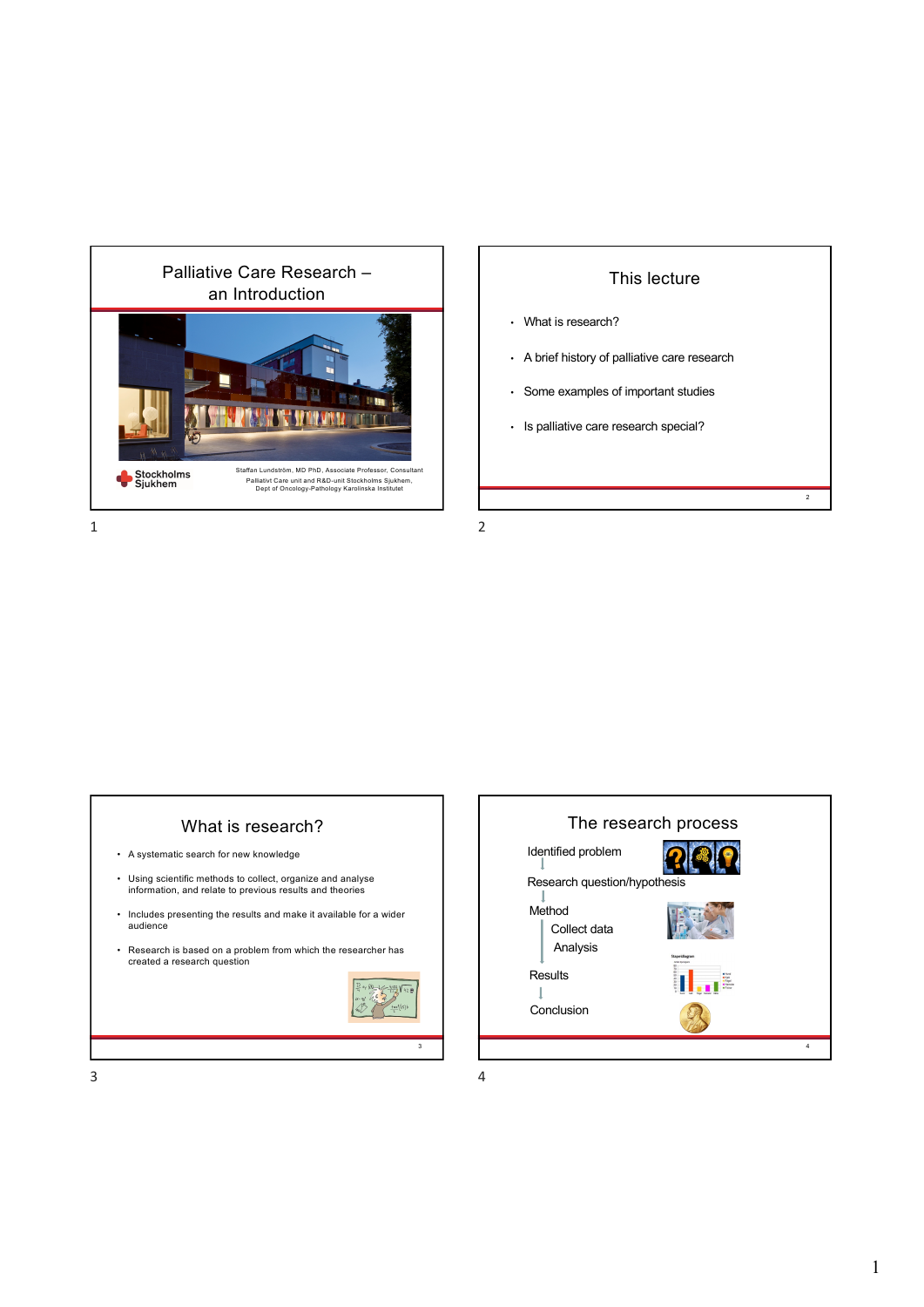



5



# History of palliative care research

- Modern hospice movement
- St Christopher's Hospice in London 1967
	- Scientific program
	- Studies in pain control
- Palliative care  $\rightarrow$  mainstream of healthcare  $\rightarrow$  research not prioritized
- But things have evolved…



8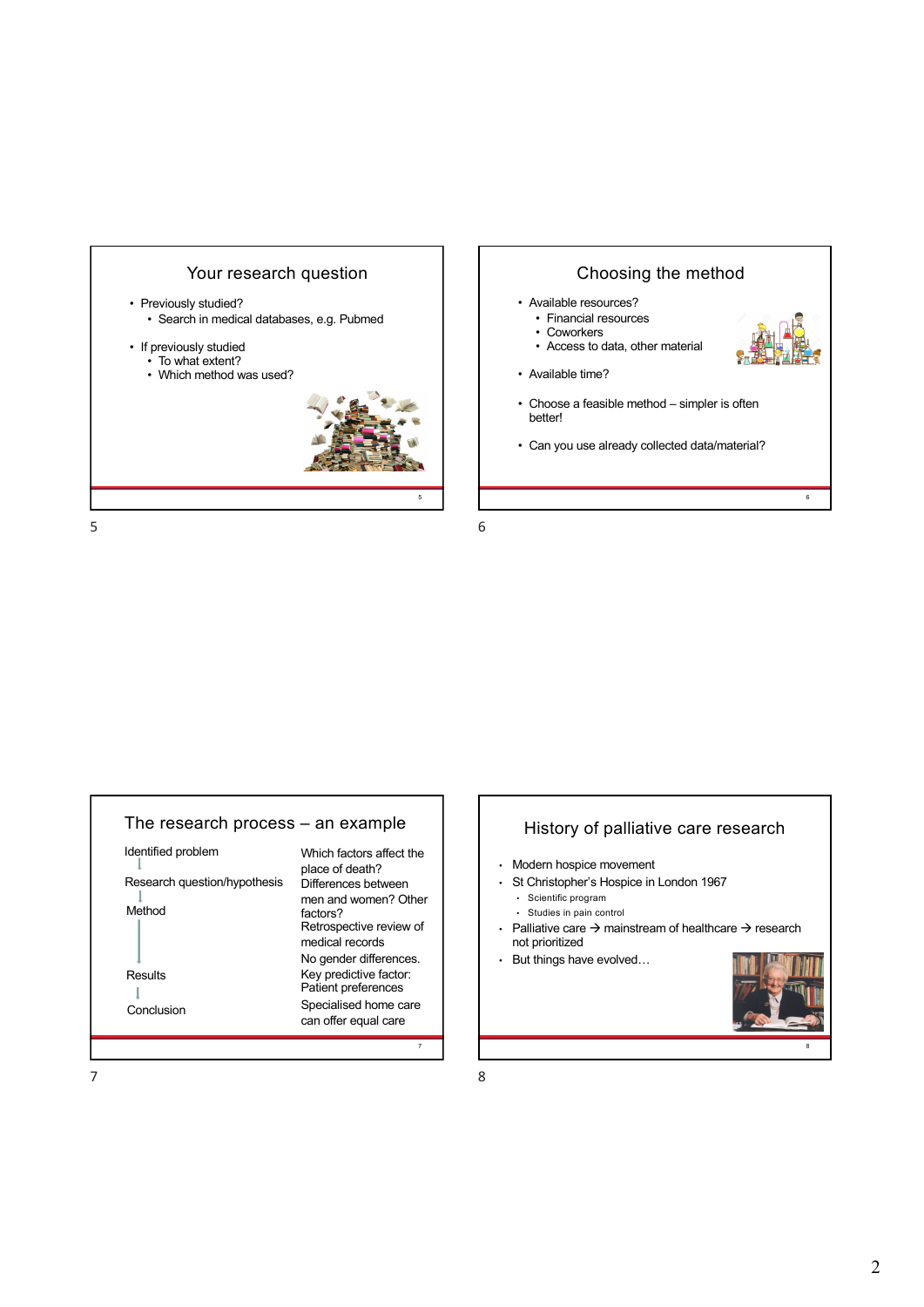



10

## The impact of early palliative care

- Patients with newly diagnosed metastatic non–small cell lung cancer
- Early palliative care integrated with standard oncologic care vs standard oncologic care
- The first group had a better quality of life (QOL), less depressive symptoms, and longer median survival than did those who were assigned to oncologic care alone

Temel JS, Greer JA, Muzikansky A, et al. Early palliative care for patients with metastatic non-small-cell lung cancer. N Engl J Med 2010; 363:733-742.

#### Cost-effectiveness of palliative care

- Literature review of available international evidence on the costs and cost-effectiveness of palliative care interventions in any setting (e.g. hospital-based, homebased and hospice care) over the period 2002–2011
- Palliative care is most frequently found to be less costly relative to comparator groups, and in most cases, the difference in cost is statistically significant

Smith S, Brick A, et al. Evidence on the cost and cost-effectiveness of palliative care: A literature review. Palliative Medicine 2014; 28:130-150.

11

11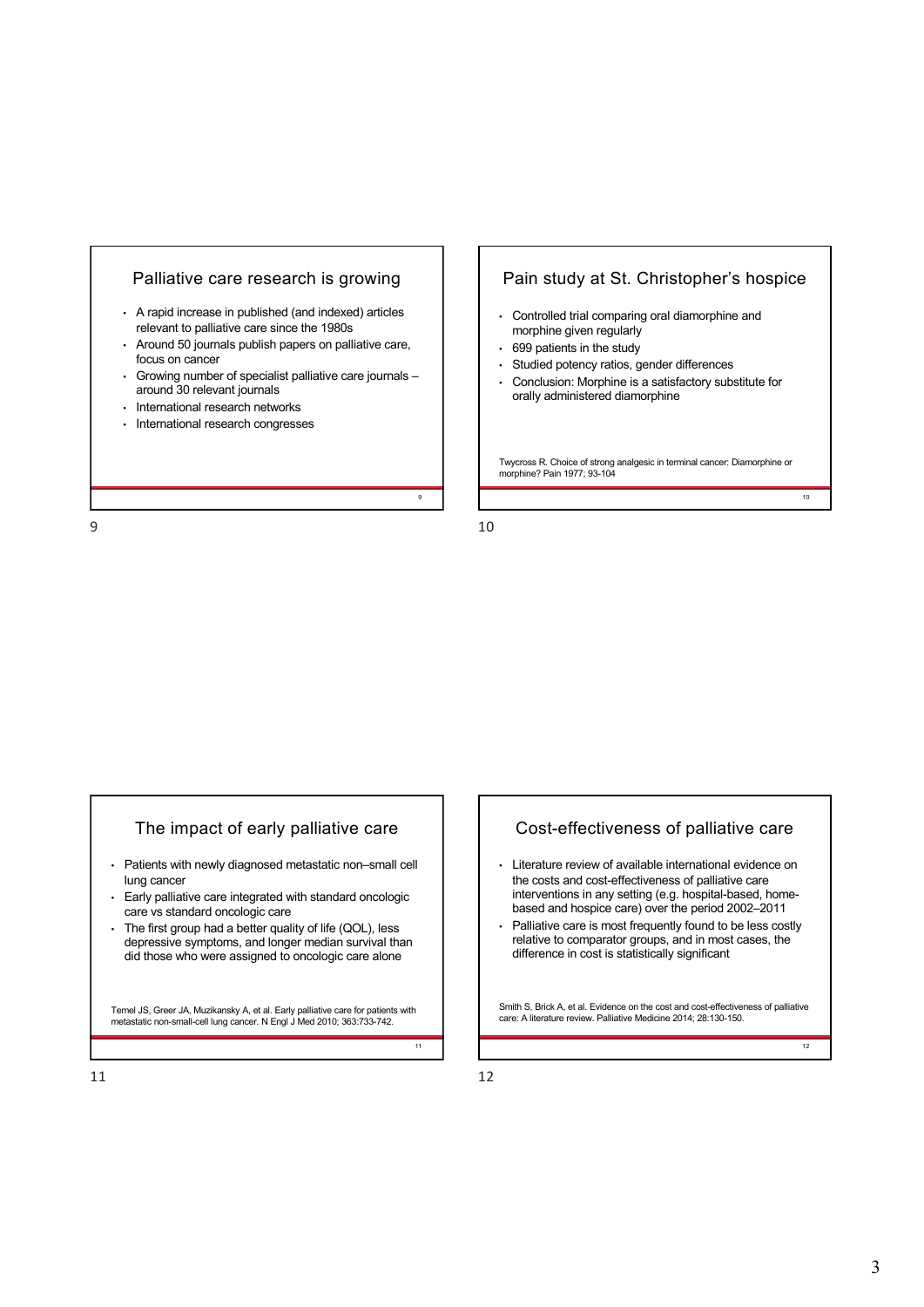| Study                    | Cardiovascular        | <b>Palliative care</b> |
|--------------------------|-----------------------|------------------------|
| Population               | Homogenous            | Heterogeneous          |
| Age                      | Middle-aged           | Elderly                |
| <b>Symptoms</b>          | Few                   | Many                   |
| <b>Functional status</b> | Often high            | Often poor             |
| <b>Cognitive status</b>  | Adequate              | Often impaired         |
| <b>Medication</b>        | Well defined          | Polypharmacy           |
| <b>Survival</b>          | Long                  | Short                  |
| <b>Endpoints</b>         | Biochemical, survival | Symptoms, QoL          |
| <b>Ethical issues</b>    | Minor                 | Major                  |
|                          |                       |                        |
|                          |                       |                        |
|                          |                       |                        |

### Obstacles to research in palliative care

#### • Ethical issues:

- Palliative care patients a vulnerable group
- Can their interests be protected?
	- Understand information?
	- Give informed consent?
- Limited life expectancy patients hardly benefit from the research
- Research ethics committees difficult to persuade
- …but palliative care patients have a positive attitude to research participation!

14

14